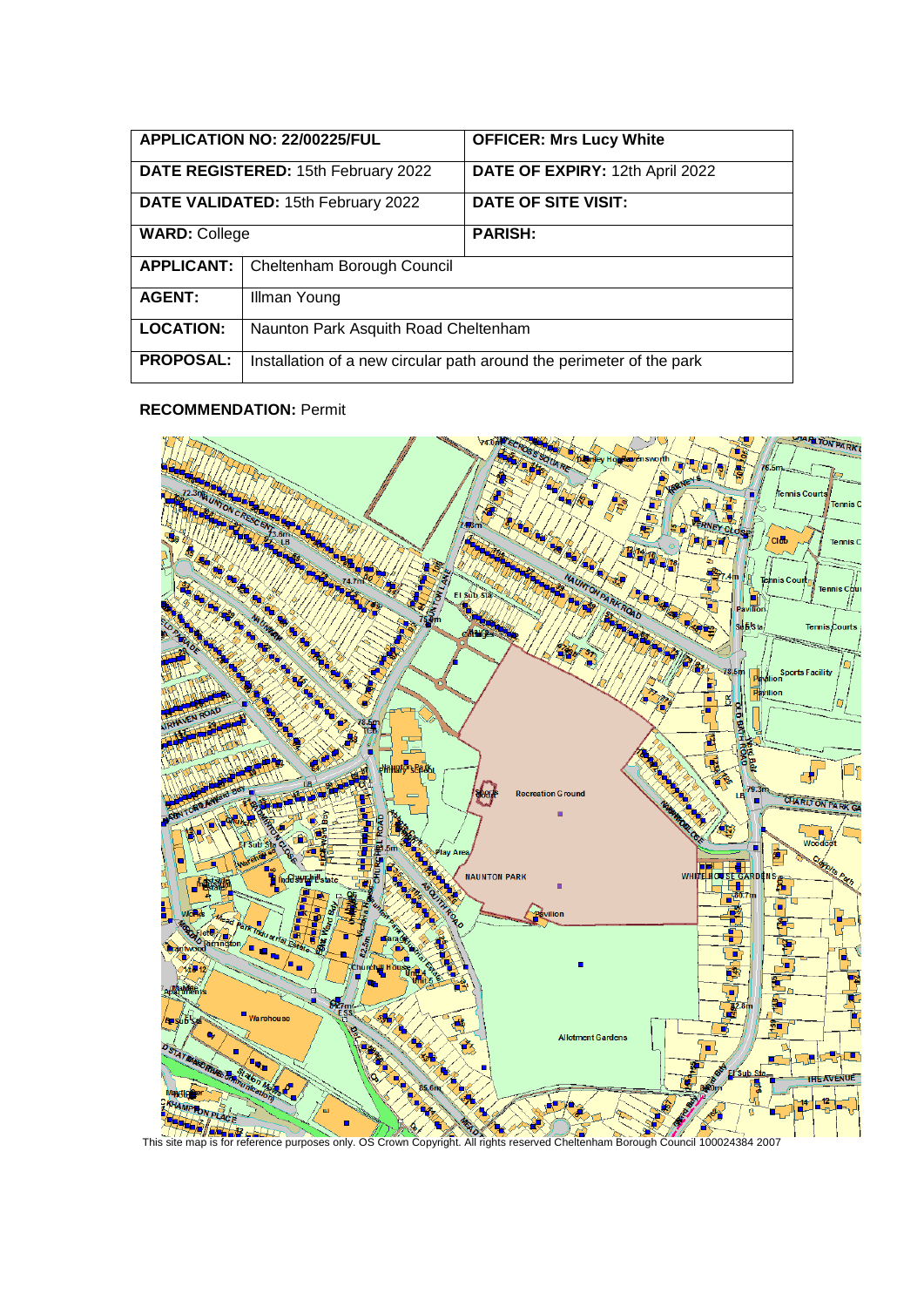# **1. DESCRIPTION OF SITE AND PROPOSAL**

- **1.1** The application site comprises of a section of the perimeter of Naunton Park which is a public recreation ground in Leckhampton, accessed via Asquith Road and Naunton Lane. Naunton Park offers various recreational opportunities; an informal ornamental garden, a large playing field/sports pitch area, an enclosed children's play facility and kick about area. A small car park and pavilion building are located adjacent to the southern site boundary. There are also a number of existing trees along all site boundaries and within the park. Surrounding development is predominantly residential with Naunton Park Primary School to the east and allotments to the south.
- **1.2** The applicant proposes the installation of a new circular path around the perimeter of the park.
- **1.3** This application is before the Planning Committee because the applicant is Cheltenham Borough Council (CBC) and the land is owned and managed by CBC.

## **2. CONSTRAINTS AND RELEVANT PLANNING HISTORY**

#### **Constraints:**

Airport Safeguarding over 45m Principal Urban Area Public Green Space (GE36) Smoke Control Order

### **Relevant Planning History:**

None relevant to this application

## **3.POLICIES AND GUIDANCE**

#### **National Planning Policy Framework**

Section 2 Achieving sustainable development Section 4 Decision-making Section 8 Promoting healthy and safe communities Section 12 Achieving well-designed places Section 14 Meeting the challenge of climate change, flooding and coastal change

### **Adopted Cheltenham Plan Policies**

D1 Design SL1 Safe and Sustainable Living GI2 Protection and replacement of trees GI3 Trees and Development

### **Adopted Joint Core Strategy Policies**

SD3 Sustainable Design and Construction SD4 Design Requirements SD14 Health and Environmental Quality INF2 Flood Risk Management INF3 Green Infrastructure INF4 Social and Community Infrastructure

## **4. CONSULTATIONS**

**Gloucestershire Centre for Environmental Records** *24th February 2022* - Bio Diversity report available in Documents tab.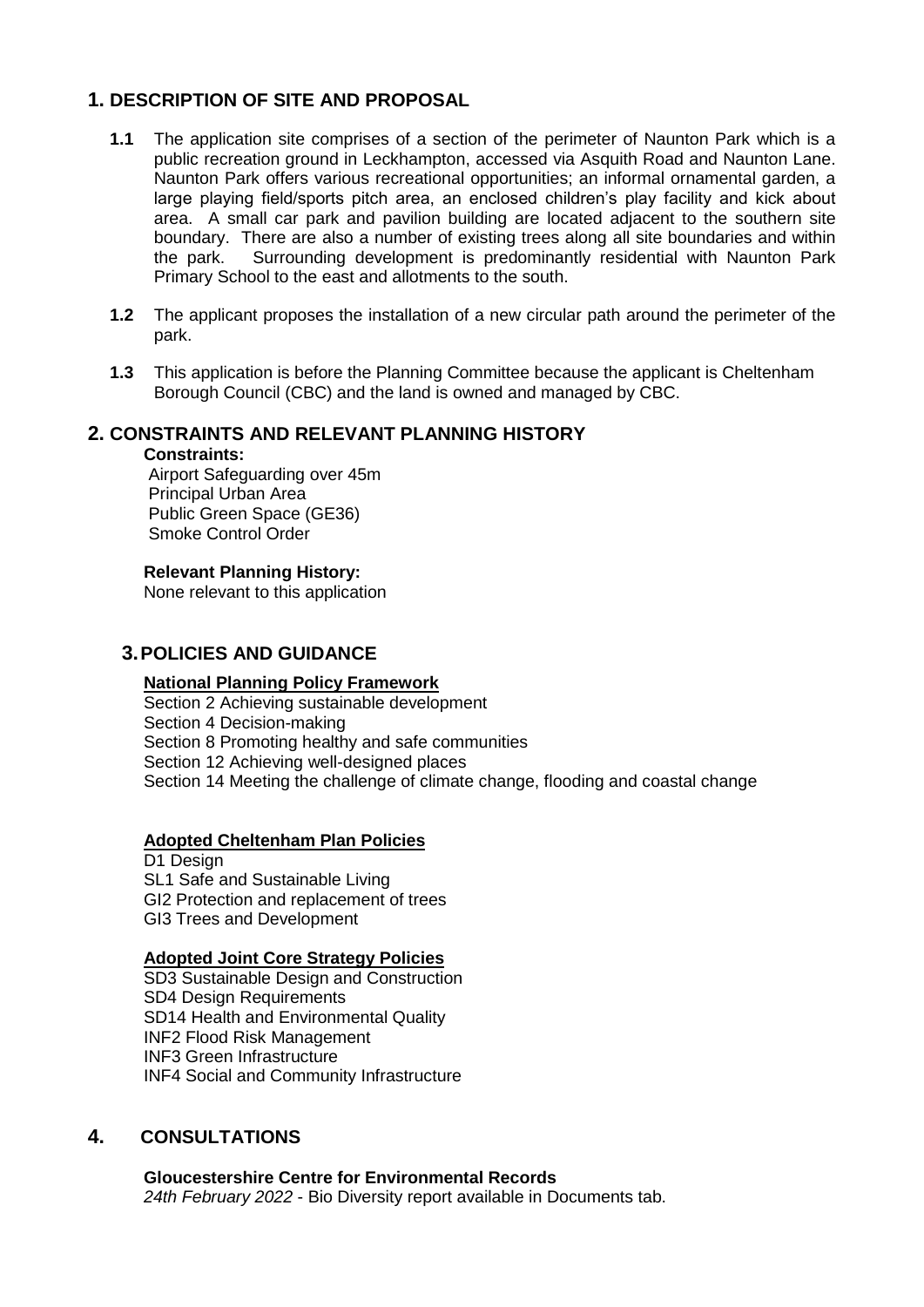#### **Building Control**

*14th February 2022* - No comment

#### **Sport England**

*16th February-*

Thank you for consulting Sport England on the above planning application. The site is considered to constitute playing field, or land last used as playing field, as defined in The Town and Country Planning (Development Management Procedure) (England) Order 2015 (Statutory Instrument 2015 No. 595). As such Sport England is a statutory consultee. Sport England has sought to consider the application in light of the National Planning Policy Framework (particularly Para. 99) and against its own playing fields policy. Unfortunately there is insufficient information to enable Sport England to adequately assess the proposal or to make a substantive response. Please therefore could the following information be provided as soon as possible:

1. Accurate drawings showing summer and winter playing pitch layouts which including the relevant run-off areas – dimensions to be shown on the drawings of: the pitches, (including the cricket) run-off areas and footpath. Looking at Good Earth imagines there are a few pinch points where it appears difficult to have a 3m run-off area and the footpath which would accommodate wheelchairs and buggies passing. e.g.

I have only identified these are only 2 pinch points there appears to be others. NB there is also a cricket square on site so it will not be possible to easily shunt the football pitches away from the pitch points.

Sport England's Playing Fields Policy and Guidance document, which includes the type of information required in order for us to evaluate a planning application against our policy, can be viewed via the below link: https://www.sportengland.org/how-we-can-help/facilitiesand-planning/planning-for-sport#playing\_fields\_policy (see Annex B) Sport England's interim position on this proposal is to submit a holding objection. However we will happily review our position following the receipt of all the further information requested above. As I am currently unable to make a substantive response, in accordance with the Order referred to above, the 21 days for formally responding to the consultation will not commence until I have received all the information requested above.

Should the local planning authority be minded to grant planning permission for the proposal, contrary to Sport England's holding objection, then in accordance with The Town and Country Planning (Consultation) (England) Direction 2009, the application should be referred to the Secretary of State, via the National Planning Casework Unit. I would be happy to discuss the requested information further with the applicant and/or the local planning authority if necessary.

*2nd March 2022* - Thank you for re-consulting Sport England on the above application with additional information which we requested in our holding objection dated 16th February 2022.

It is understood that the proposal prejudices the use, or leads to the loss of use, of land being used as a playing field or has been used as a playing field in the last five years, as defined in The Town and Country Planning (Development Management Procedure) (England) Order 2015 (Statutory Instrument 2015 No. 595). The consultation with Sport England is therefore a statutory requirement.

Sport England has considered the application in light of the National Planning Policy Framework (in particular Para. 99), and against its own playing fields policy, which states: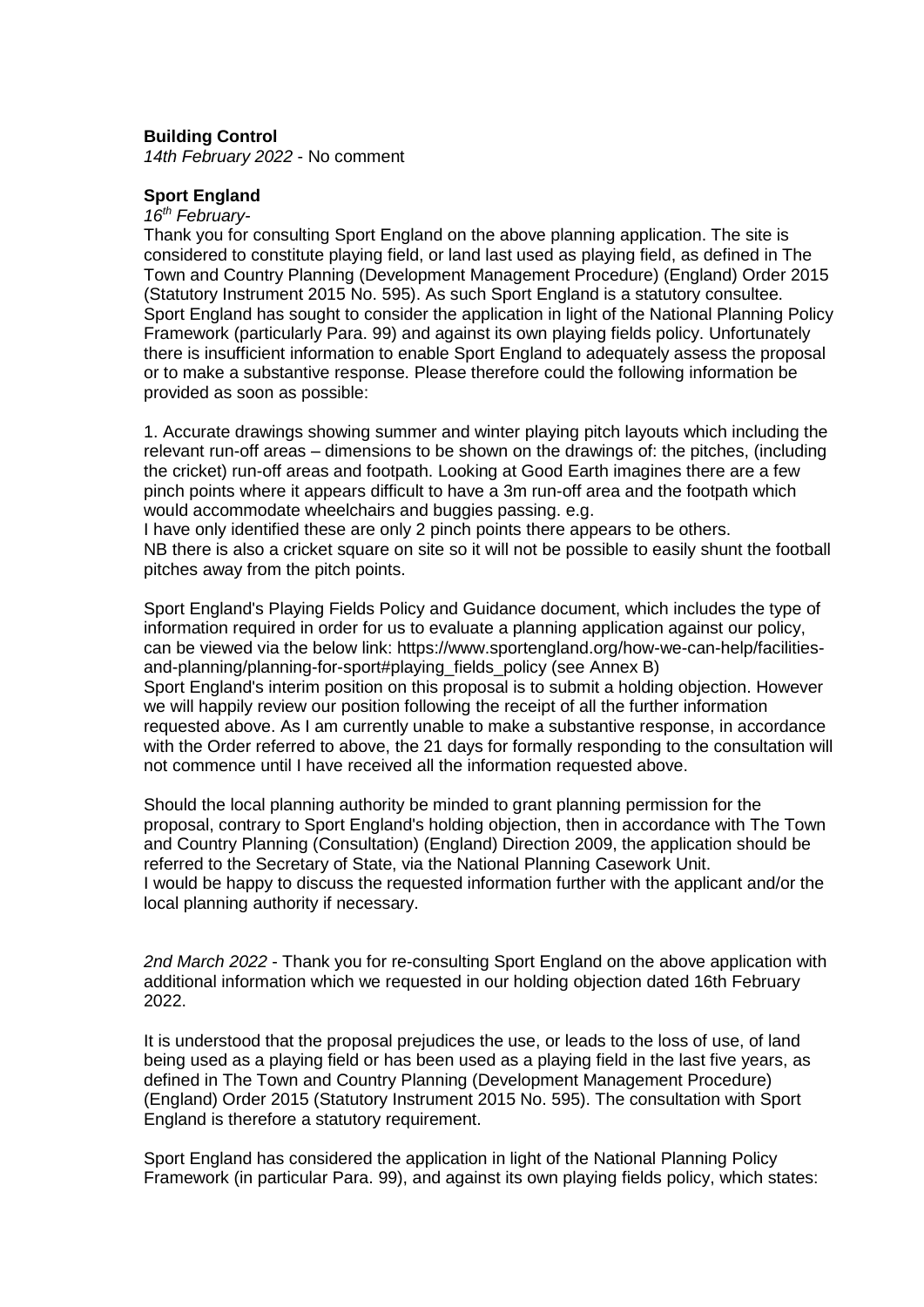'Sport England will oppose the granting of planning permission for any development which would lead to the loss of, or would prejudice the use of:

- o all or any part of a playing field, or
- o land which has been used as a playing field and remains undeveloped, or
- o land allocated for use as a playing field

unless, in the judgement of Sport England, the development as a whole meets with one or more of five specific exceptions.'

Sport England's Playing Fields Policy and Guidance document can be viewed via the below link:

https://www.sportengland.org/how-we-can-help/facilities-and-planning/planning-forsport#playing\_fields\_policy

#### The Proposal

The proposal is to create a perimeter path around the park which can be used for walk and running. It can be imagined that it could be used for a 'park-run' event.

#### Assessment

The revised drawings show that the path is out side the run-off areas of all the pitches in the park. And to my mind the proposal will create an opportunity for informal exercise as well as teaching young children to ride a bike in safety.

Therefore is my view that the proposal meets our planning policy exception E2 which states:

'The proposed development is for ancillary facilities supporting the principal use of the site as a playing field, and does not affect the quantity or quality of playing pitches or otherwise adversely affect their use.'

#### **Conclusion**

This being the case, Sport England does not wish to raise an objection to this application.

The absence of an objection to this application, in the context of the Town and Country Planning Act, cannot be taken as formal support or consent from Sport England or any National Governing Body of Sport to any related funding application, or as may be required by virtue of any pre-existing funding agreement.

If you would like any further information or advice please contact the undersigned at the address below.

#### **Tree Officer**

*7th March 2022* - The CBC Tree Section does not object to this application on the basis that the following documents can be submitted and agreed as per conditions attached to any planning permission:

1) As per BS5837 (2012) a method statement to include details of how the self-binding gravel footpath is to be created. No excavation deeper than 100 mm should be dug. The gravel footpath is therefore likely to become slightly raised. The sides of the footpath should therefore be graded back so as to facilitate grass mowers, prevent trips etc. Similarly, such a path creation method will prevent damage to roots where the footpath is to be located adjacent to mature trees within the park and adjacent to the rear of 51 Naunton Park Rd. The base layer of the self-binding gravel path should incorporate a layer of geotextile so as to help prevent weed growth as well as reduce leachate into the soil around tree roots. All vehicles must work from the "inside" of the path so as to help reduce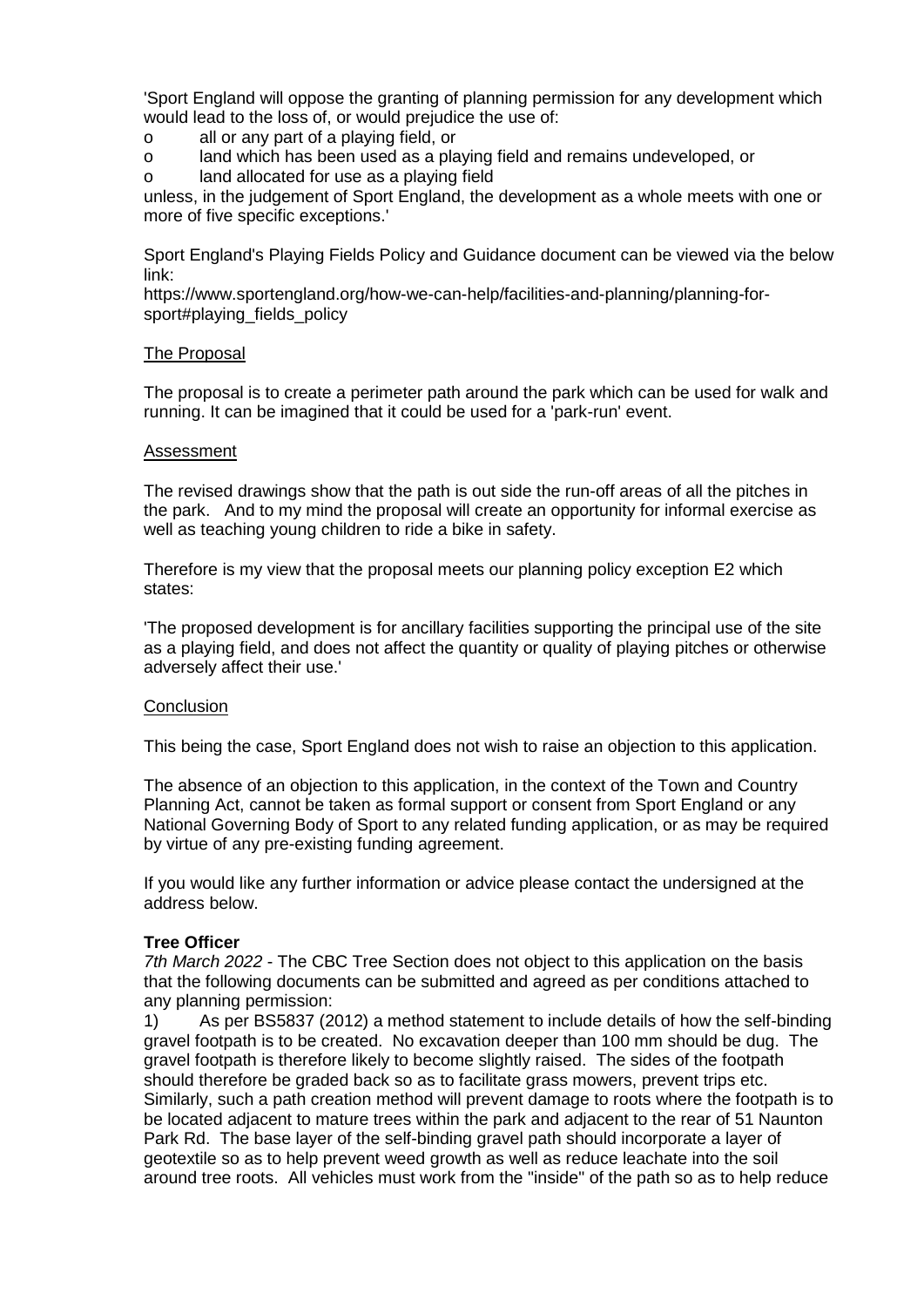compaction of soil around trees. Should the ground be wet, a tracked vehicle should be used.

2) The swale in the north-west corner must be created to be outside the drip line of existing tree canopies. Any excess excavated soil must be removed from site.

3) Where the path is to be created adjacent to the large poplar adjacent to the car park, should roots with a diameter greater than 25mm be encountered, these must be left intact.

4) Detailed tree planting (and any other planting) should be submitted. This should include tree species, location, size, tree pit details etc.

Points 1-3 above should ensure adequate tree protection in line with CBC Local Plan Policy  $GI2 + GI3$ 

*30th March 2022* –

I am content with their proposed method statement.

### **Publica Drainage and Flooding**

*8th March 2022* - Lime-rich loamy and clayey soils with impeded drainage <https://www.landis.org.uk/soilscapes/>

#### Flooding History / EA Flood Zone

- 1. Flood Zone The site lies within Floodzone 1
- 2. Surface Water susceptibility None.
- 3. Susceptibility to groundwater flooding from 50% to <75%
- 4. Flooding History None.

5. Proximity to ordinary watercourse or main river – There is no mapped watercourse within 20m of the site boundary.

#### Surface Water Drainage Proposal **SUDS**

Other Relevant Information (such as contours and levels of neighbouring plots) Site Area: 0.31 ha. Gradient: The site falls gently to the east.

The path is proposed to be self-binding gravel, which is impermeable. A small swale is indicated in the northern corner of the site, with a connection to an existing outfall at an unspecified rate into an unspecified system. No proposal for draining the path has been submitted at this stage.

### **Comments**

In accordance with SUDS hierarchy, it should first be investigated if infiltration is suitable for the site. Permeable construction should be considered for the path if so. Further information on the existing /proposed outlet, ownership and route of the receiving network is required in relation to the swale.

Soakaways should be designed to accommodate a 1 in 30 year + 40% climate change event with a minimum 1m clearance from the base to the water table at all times. All surface water should be contained on site for all storm events up to and including 1 in 100 year + 40% cc without property flooding.

An exceedance flow plan is required to indicate the route taken by any storm water in excess of 1 in 100 + 40%, based on finished ground levels and directed away from neighbouring properties.

### RECOMMENDATION

☐Additional Information Required (Please re-consult when received)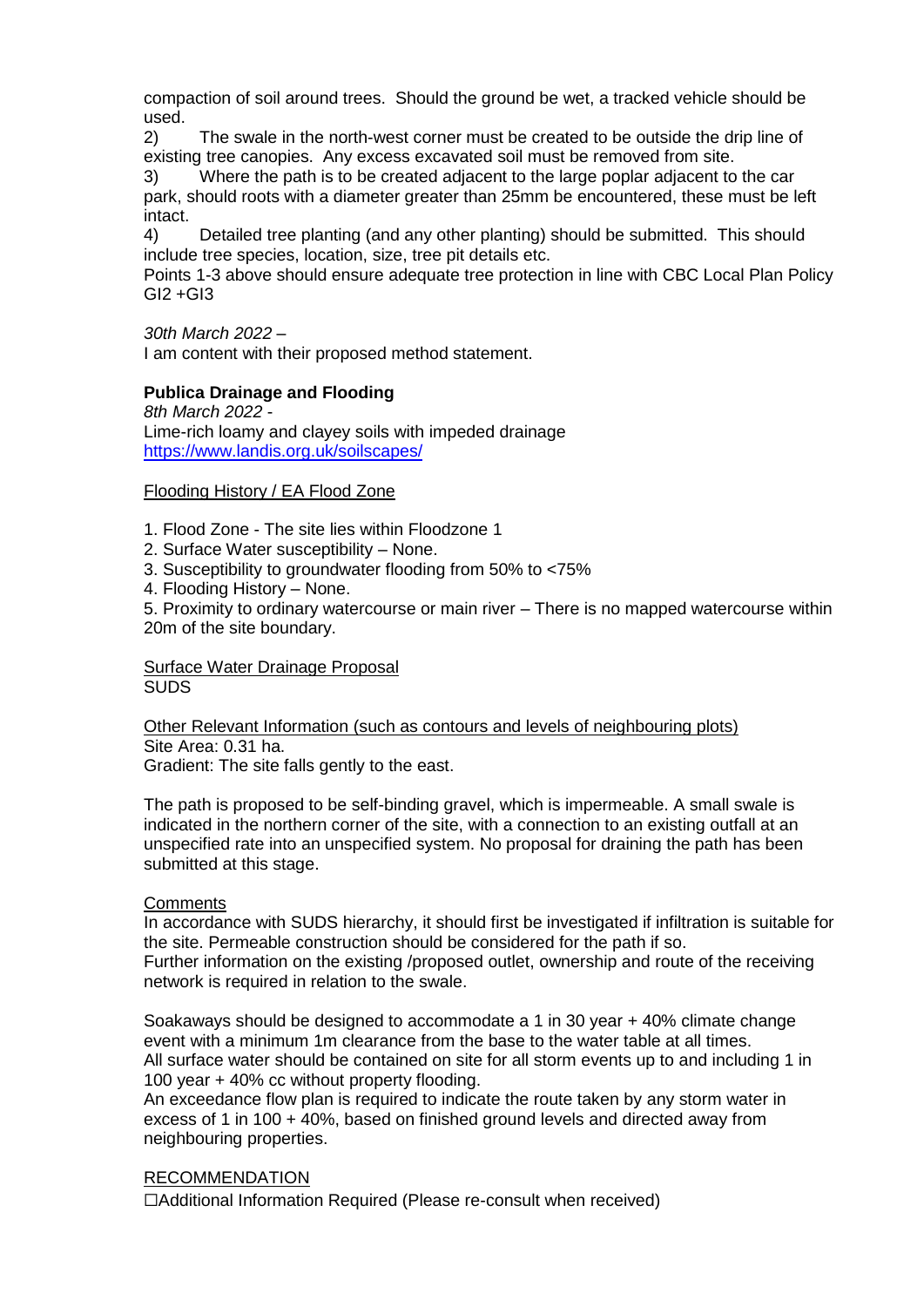☐Objection ☐No Objection ☒No Objection subject to conditions ☐No Objection subject to revisions

SUMMARY REASON FOR RECOMMENDATION (including details of required conditions/revisions where applicable)

No objection subject to all comments above being taken on board, the previous issues being addressed and the surface water condition being adhered to in full.

### **CONDITION**

If planning permission is granted, please request the following condition -

That, prior to the commencement of development, a full surface water drainage scheme shall be submitted to and approved in writing by the Local Planning Authority. The scheme shall include details of the size, position and construction of the drainage scheme and results of soakage tests carried out at the site to demonstrate the infiltration rate. Three tests should be carried out for each soakage pit as per BRE 365 with the lowest infiltration rate (expressed in m/s) used for design. The details shall include a management plan setting out the maintenance of the drainage asset. The development shall be carried out in accordance with the approved details prior to the first occupation of the development hereby approved and shall be maintained in accordance with the Management Plan thereafter. Development shall not take place until an exceedance flow routing plan for flows above the 1 in 100 year + 40% CC event has been submitted to and approved in writing by the Local Planning Authority.

REASON: To ensure the proper provision for surface water drainage and/ or to ensure flooding is not exacerbated in the locality (The Cotswold Strategic Flood Risk Assessment, National Planning Policy Framework and Planning Practice Guidance).

If the surface water design is not agreed before works commence, it could result in abortive works being carried out on site or alterations to the approved site layout being required to ensure flooding does not occur.

In these cases the following notes should also be added to the decision notice:

#### NOTE TO APPLICANT:

The Surface Water Drainage scheme should, where possible, incorporate Sustainable Drainage Techniques in order to ensure compliance with;

- Flood and Water Management Act 2010 (Part 1 – Clause 27 (1))

- Code for sustainable homes - A step-change in sustainable home building practice

- The local flood risk management strategy published by Gloucestershire County Council, as per the Flood and Water

Management Act 2010 (Part 1 – Clause 9 (1))

- CIRIA C753 SuDS Manual 2015

- The National Flood and Coastal Erosion Risk Management Strategy for England, produced by the Environment

Agency in July 2020, pursuant to paragraph 9 of Section 7 of the Flood and Water Management Act 2010.

- Non-statutory technical standards for sustainable drainage systems (March 2015)

| Number of letters sent  | 67 |
|-------------------------|----|
| Total comments received |    |
| Number of objections    |    |
| Number of supporting    |    |
| General comment         |    |

### **5. PUBLICITY AND REPRESENTATIONS**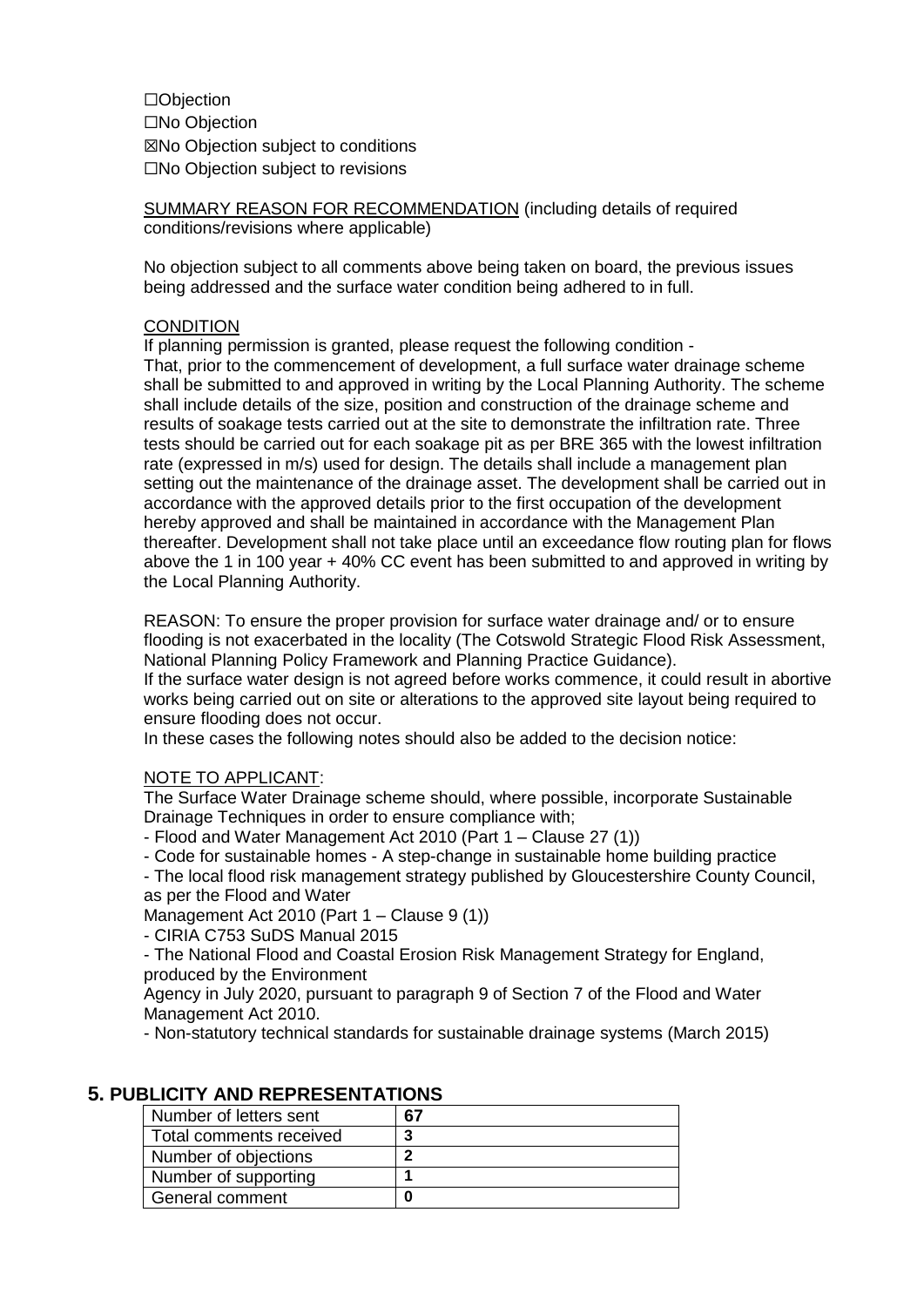- **5.1** Letters of notification were sent to 67 neighbouring properties. Given the nature of the proposals and that fact that many users of Naunton Park do not necessarily live within close proximity, a site notice was also displayed.
- **5.2** A total of 3 representations were received; one in support and 2 objecting to the proposals. The comments and concerns raised in summary, are as follows:
	- Proposals provide good disabled access
	- Swales will improve run-off and prevent flooding of neighbouring properties
	- Raised landforms will impact on neighbour amenity overlooking, privacy, noise and disturbance and anti-social behaviour

## **6. OFFICER COMMENTS**

#### **6.1 Determining Issues**

**6.2** The key issues in the determination of this application are the design and layout of the footpath and associated landscaping and their impacts upon neighbour amenity, flood risk and drainage and existing/retained trees. Any impact on the future use/encroachment of existing playing pitches will also need to be considered.

#### **6.3 Design and layout**

- **6.4** The proposals include a continuation of the existing tarmac and self-binding gravel path which currently extends only from the allotments to the children's play area and car park along the west side of the park. The proposed circular path around the perimeter of the park (excluding the ornamental garden) consists of a limestone self-binding gravel surface to match the existing path and would provide a level and good all weather access. A proposed new spur would also link the circular path with the second entrance to the ornamental garden in the north-west corner of the park. The proposed landscaping scheme includes retained and new tree planting, wildflower planting, informal low, grass embankments and shallow swale/depression features, new park benches and relocated existing benches. All excavated materials would be re-used within the park.
- **6.5** Officers consider the proposals acceptable; the design, alignment and layout of the circular path forming an obvious continuation of an existing footpath and allowing fuller use and accessibility to all areas of the park, in addition to the recreational advantages of a circular walk/run around the park's perimeter. The proposed new landscaping features are also considered to offer an enhancement to the appearance and use of the park.
- **6.6** Given the potential for existing trees to be affected, the Council's Trees Officer was consulted and his comments are set out in full in section 4 above. In the absence of a Method Statement, initial concerns and queries were raised regarding excavation depth, soil compaction, edging and foundation materials. These matters have been adequately addressed by the applicant following the submission of additional information and clarification on excavation depth, edging and proximity to existing tree root protection areas. As such the Trees Officer considers the proposals acceptable subject to appropriate tree protection during construction and subsequent approval of new tree planting/landscaping; both of which can be adequately secured by way of suitably worded conditions, as set out below.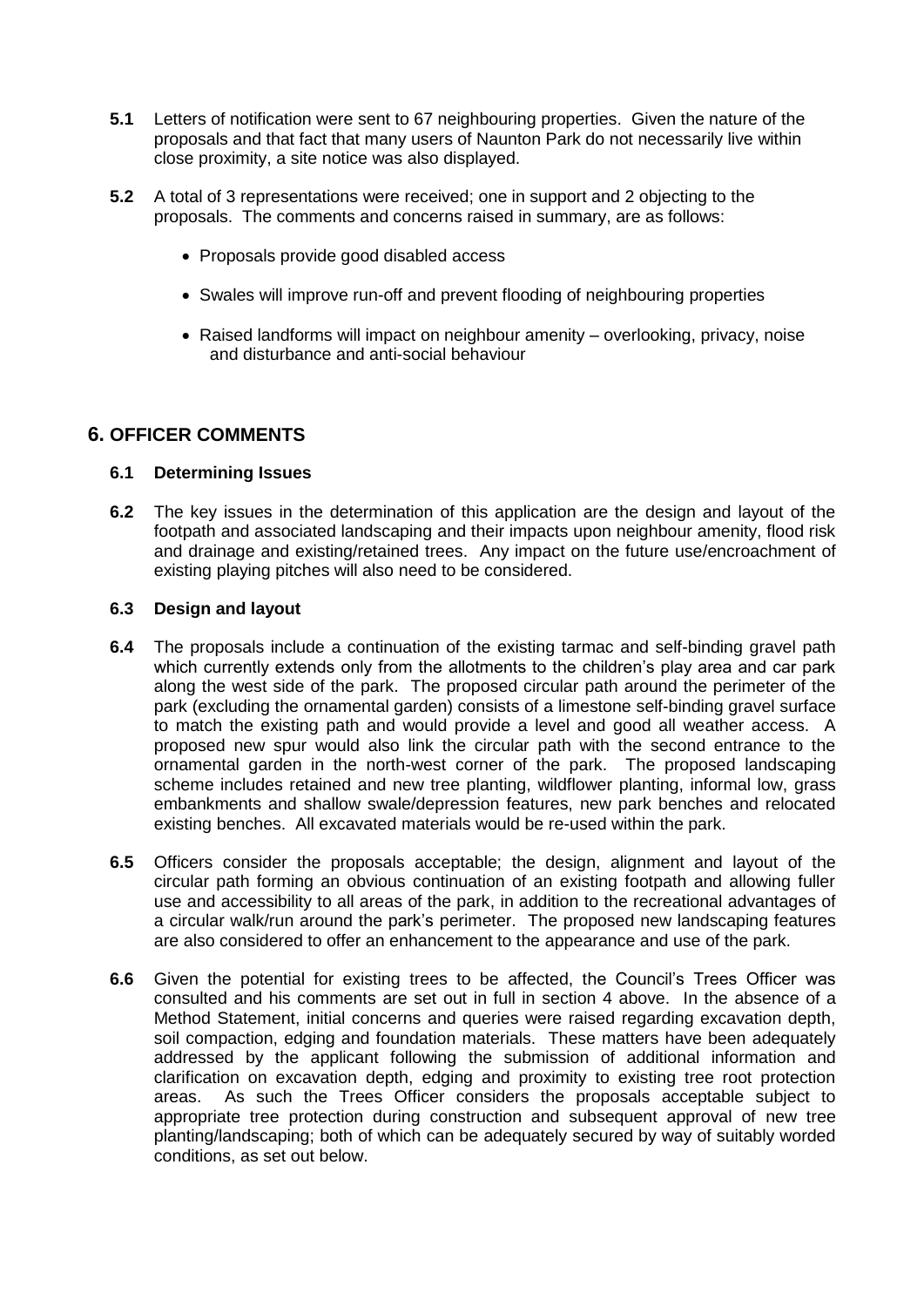- **6.7** Naunton Park is used as a playing field and as such, Sport England (SE) is a statutory consultee. SE raised initial concerns regarding possible pinch points along the path (prohibiting 3 metre run-off areas) and requested additional information on summer and winter pitch layouts. Additional drawings were submitted showing the layout of summer and winter pitches in conjunction with the proposed circular path and appropriate run-off areas.
- **6.8** SE subsequently consider the proposals to be acceptable and no objection is raised. The proposed circular path would create an opportunity for informal exercise as well as teaching young children to ride a bike in safety. As such, the proposals meet Sport England's planning policy exception E2 which states:

*'The proposed development is for ancillary facilities supporting the principal use of the site as a playing field, and does not affect the quantity or quality of playing pitches or otherwise adversely affect their use.'*

### **6.9 Impact on neighbouring property**

- **6.10** Policy SL1 of the Cheltenham Plan advises that development will only be permitted where it will not cause unacceptable harm to the amenity of adjoining land owners or the locality. These requirements are reiterated in adopted JCS policy SD14. In addition, NPPF paragraph 130 highlights the need to secure a high standard of amenity for existing and future users.
- **6.11** Two neighbouring residents have raised concerns about the potential for overlooking into neighbouring rear gardens and windows when stood on the proposed grass embankment in the south west corner of the park. These concerns are understood and have been considered very carefully. The dwellings considered to be most affected by this element of the proposals are located on the west side of Old Bath Road.
- **6.12** The distance measured from the top of the proposed embankment/mound to the nearest property boundary is approximately 29 metres; the furthest property boundary would be some 45 metres from the top of the embankment. The submitted section drawing (Drawing No. 22120-IYL-8050-XX-DR-L-2500) seems to indicate the mid height measurement of the embankment, which is approximately 600 metres above surrounding ground level. Given some uncertainty about its full height once constructed, the embankment details should be agreed as part of the future landscaping scheme and the embankment height limited to approximately 600 metres, as shown on the current section drawing. With this in mind, the height of the embankment and the separation distance to neighbouring properties are considered acceptable and there will be minimal impact on the amenities of occupiers of neighbouring properties. A condition relating to landscaping and other ground features is suggested below.
- **6.13** In conclusion, the proposals should not result in significant harm to the amenities of neighbouring properties in terms of overlooking, loss of privacy and noise and disturbance. The proposals are therefore compliant with policy SL1 of the Cheltenham Plan and policy SD14 of the JCS.

### **6.14 Other considerations**

### **6.15** Drainage

**6.16** The application site is located in Flood Zone 1 and therefore at low risk of flooding. There is no flooding history associated with the site and no watercourse within 20 metres of the site boundaries.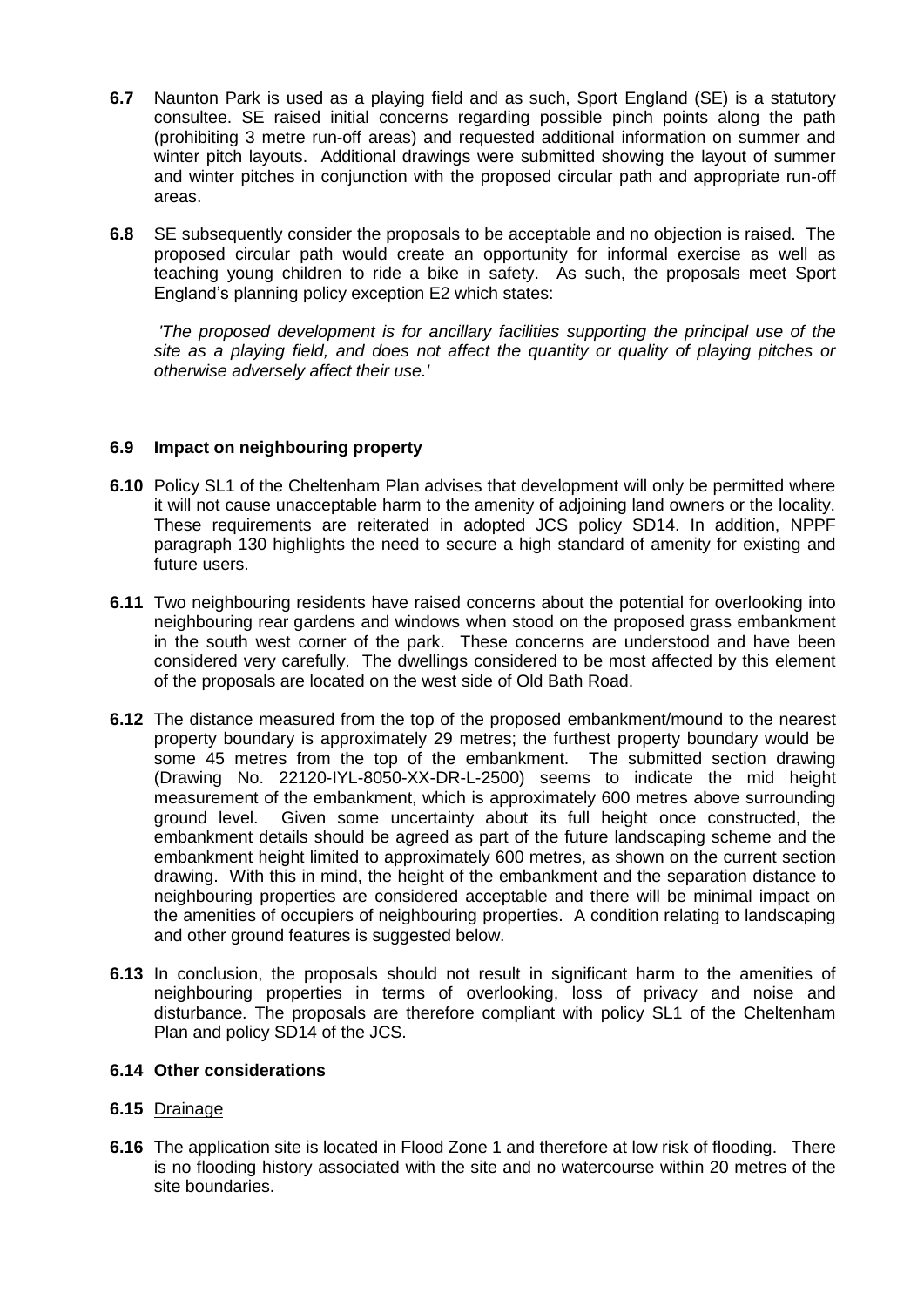- **6.17** The Council's Drainage officer notes that the proposed path is to be self-binding gravel which is impermeable. A small swale is also proposed in the north east corner of the park with a connection to an existing outfall; ground levels within the park sloping gently downwards towards the north and east.
- **6.18** The applicant has not submitted full drainage details and there is a lack information about the capacity and ownership of the existing outlet. A condition is therefore suggested requiring the submission and written approval of a full drainage strategy in accordance with the SuDS hierarchy.
- **6.19** The Drainage Officer's comments are set out in full in section 4 above.

### **6.20** Ecology

**6.21** Whilst GCER records show that important species or habitats have been sighted on or near the application site in the past, it is not considered that the proposed development will have any impact on these species.

#### **6.22** Public Sector Equalities Duty (PSED)

**6.23** As set out in the Equalities Act 2010, all public bodies, in discharging their functions must have "due regard" to this duty. There are three main aims:

• Removing or minimising disadvantages suffered by people due to their protected characteristics;

• Taking steps to meet the needs of people with certain protected characteristics where these are different from the needs of other people; and

• Encouraging people with certain protected characteristics to participate in public or in other activities where participation is disproportionately low.

- **6.24** Whilst there is no absolute requirement to fully remove any disadvantage, the duty is to have "regard to" and remove OR minimise disadvantage and in considering the merits of this planning application the planning authority has taken into consideration the requirements of the PSED.
- **6.25** In the context of the above PSED duties, this proposal is considered to be acceptable.

### **7. CONCLUSION AND RECOMMENDATION**

- **7.1** With all of the above in mind, the proposed works are considered to be in accordance with relevant local and national planning policies. The proposals would enhance the recreational facilities offered at Naunton Park, coupled with improvements to the landscaping of the site. Similarly, the proposals would not impede the full use of all existing play areas and playing pitches.
- **7.2** There are no significant neighbour amenity concerns or issues regarding tree protection and drainage.
- **7.3** The recommendation is therefore to grant planning permission subject to the following conditions. At the time of writing, agreement to the pre-commencement conditions is being sought from the applicant.

## **8. CONDITIONS / INFORMATIVES**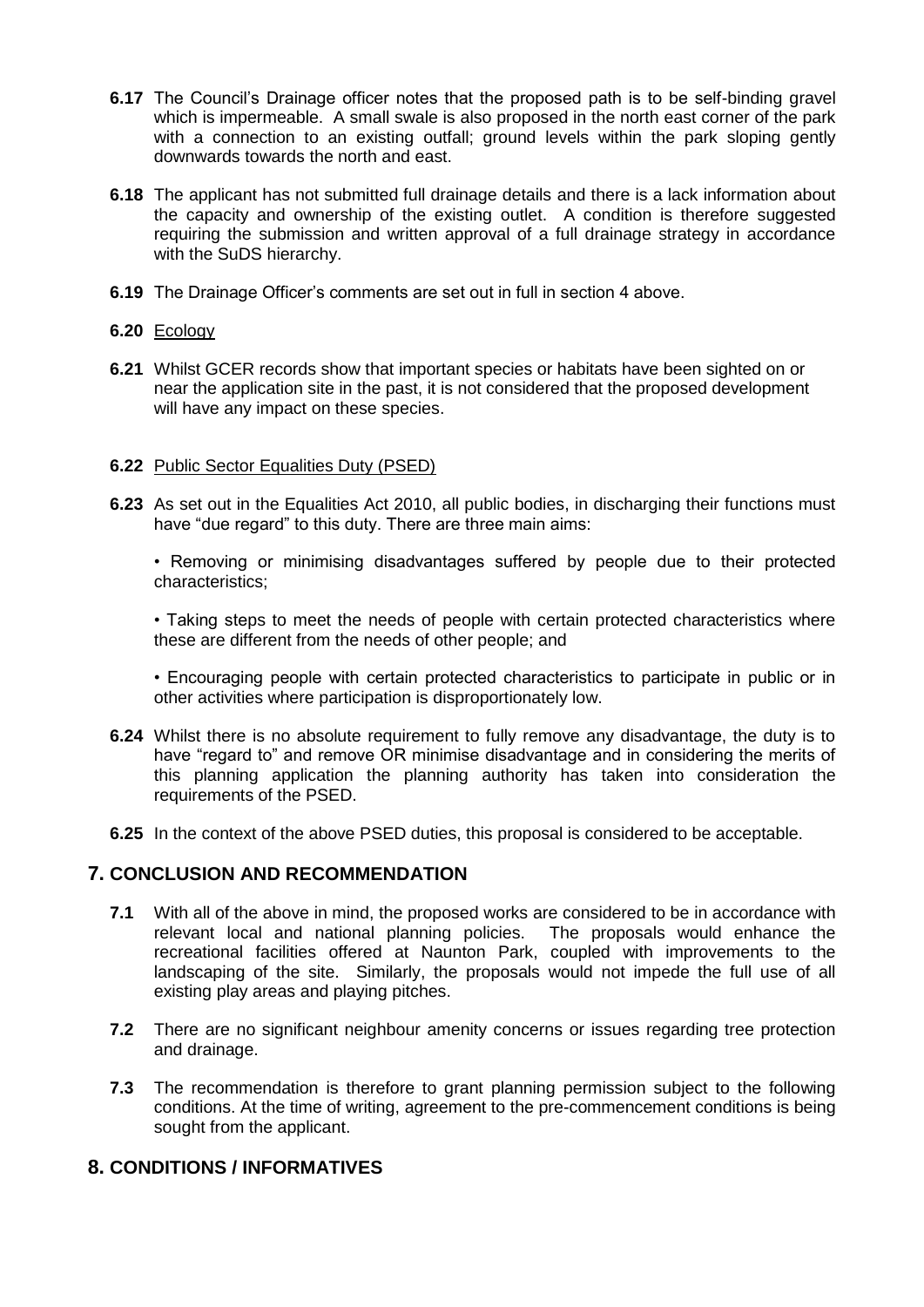1 The planning permission hereby granted shall be begun not later than the expiration of three years from the date of this decision.

Reason: To accord with the provisions of Section 91 of the Town and Country Planning Act 1990, as amended by Section 51 of the Planning and Compulsory Purchase Act 2004.

2 The planning permission hereby granted shall be carried out in accordance with the approved plans listed in Schedule 1 of this decision notice.

Reason: For the avoidance of doubt and in the interests of proper planning.

3 Notwithstanding the submitted details, prior to the implementation of any landscaping and tree planting, full details of the hard and soft landscaping scheme shall be submitted to and approved in writing by the Local Planning Authority. The scheme shall identify all trees, hedgerows and other planting which are to be retained, and provide details of finished ground levels; proposed undulating landforms and swales; a planting specification to include [species, size, position and method of planting of all new trees and shrubs]; and a programme of implementation.

All hard and/or soft landscaping works shall be carried out in accordance with the approved details prior to first occupation of any part of the development unless otherwise agreed in writing by the Local Planning Authority.

Any trees or plants indicated on the approved scheme which, within a period of five years from the date of planting, die, are removed or become seriously damaged, diseased or dying shall be replaced during the next planting season with other trees or plants of a location, species and size which shall be first agreed in writing by the Local Planning Authority. All hard landscape works shall be permanently retained in accordance with the approved details.

Reason: In the interests of the character and appearance of the area, having regard to adopted policies D1, GI2 and GI3 of the Cheltenham Plan (2020), and adopted policies SD4 and INF3 of the Joint Core Strategy (2017). Approval is required upfront because the landscaping is an integral part of the development and its acceptability.

4 The proposed works near and within the Root Protection Areas of existing trees on site shall be carried out in accordance with the Construction Method Statement received 8th March 2022.

Reason: To safeguard the existing tree(s) in the interests of visual amenity, having regard to adopted policies GI2 and GI3 of the Cheltenham Plan (2020).

5 Prior to the commencement of development (including demolition and site clearance), tree protective fencing to BS 5837:2012 shall be installed, inspected and approved in writing by the Local Planning Authority. The approved protective fencing shall thereafter remain in place until the completion of the construction process.

Reason: To safeguard the existing tree(s) in the interests of visual amenity, having regard to adopted policies GI2 and GI3 of the Cheltenham Plan (2020). Approval is required upfront to ensure that important trees are not permanently damaged or lost.

6 Prior to the commencement of development, a full surface water drainage scheme, which shall incorporate Sustainable Urban Drainage System (SUDS) principles, shall be submitted to and approved in writing by the Local Planning Authority. The scheme shall include details of the size, position and construction of the drainage scheme and results of soakage tests carried out at the site to demonstrate the infiltration rate. Three tests